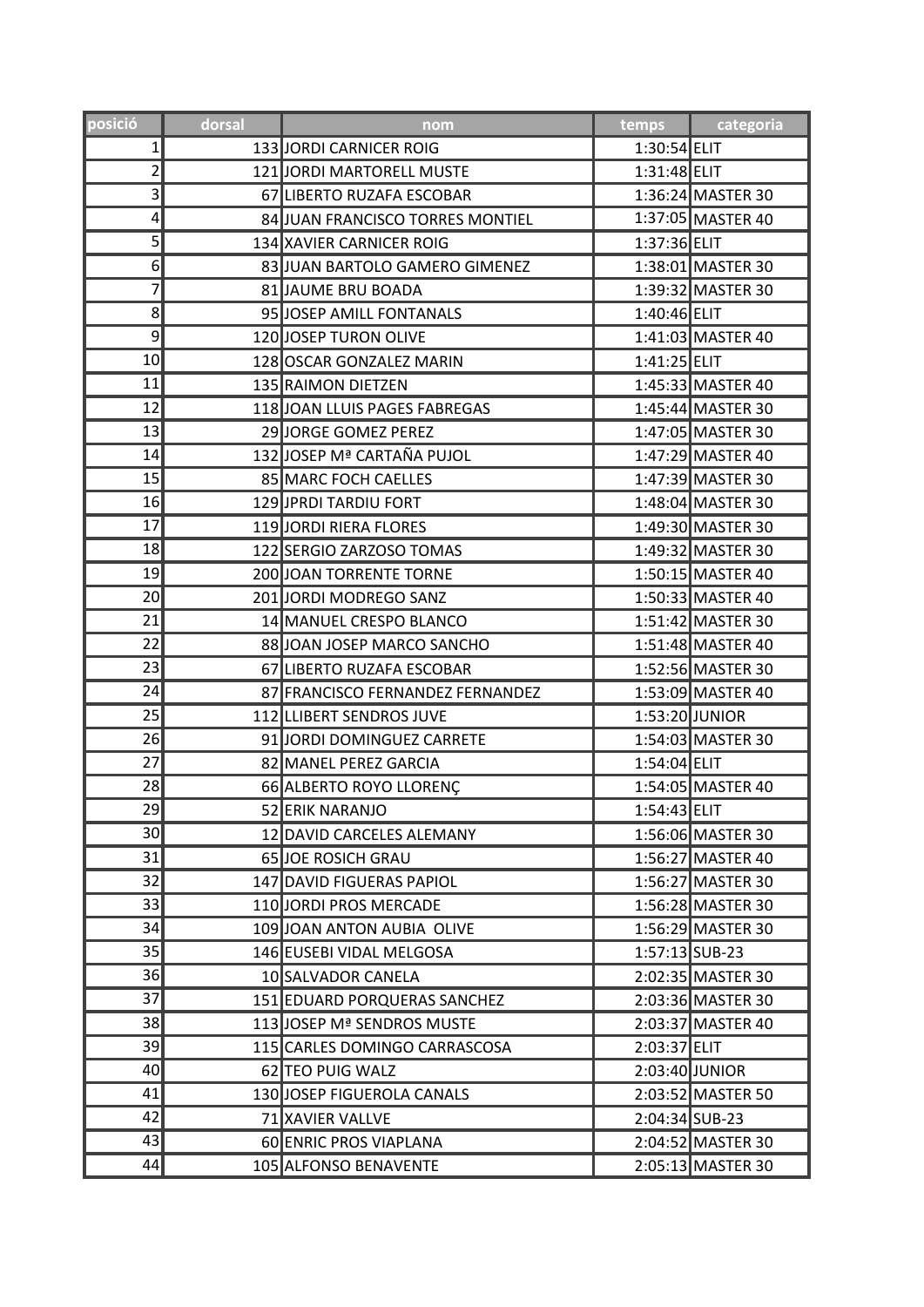| 45              | 78 JUAN MARTINEZ ARENAS       |                | 2:06:43 MASTER 30 |
|-----------------|-------------------------------|----------------|-------------------|
| 46              | 79 ALEXIS GONZALEZ GARCIA     |                | 2:08:02 MASTER 30 |
| 47              | 203 POL CRESPO CARBALLIDO     |                | 2:08:08 JUNIOR    |
| 48              | 21JORDI FERRER SOLE           |                | 2:08:11 MASTER 30 |
| 49              | 199 JESUS SANCHEZ AGUILAR     |                | 2:08:50 MASTER 30 |
| 50              | 154 CARLOS CANO OLMEDO        |                | 2:10:27 MASTER 30 |
| 51              | 90 XAVIER MUNNE VECIANA       |                | 2:11:33 MASTER 30 |
| 52              | 108 MARIUS VIVES CASELLAS     |                | 2:13:31 MASTER 40 |
| 53              | 106 JOAN VILADES SANCHEZ      | $2:13:41$ ELIT |                   |
| 54              | 195 ALEIX RULL                | 2:13:59 SUB-23 |                   |
| 55              | 93 ENRIC VIDRI TORRES         | 2:14:28 ELIT   |                   |
| 56              | 13 MANUEL CLEMENTE CALERO     |                | 2:14:32 MASTER 30 |
| 57              | 22 DANIEL FIGUEROLA ESTRADA   |                | 2:14:54 MASTER 30 |
| 58              | 94 CELESTI ALUJA FREIXES      | $2:15:15$ ELIT |                   |
| 59              | 157 JUAN JAVIER VELASCO TENOR |                | 2:16:03 MASTER 30 |
| 60              | 57 MARIO PERIS BERNABEU       |                | 2:16:12 MASTER 40 |
| 61              | 41 ADRIA JORDA HERRERA        |                | 2:17:44 MASTER 30 |
| 62              | 7JOAQUIM BORRAS               |                | 2:18:14 MASTER 40 |
| 63              | 117 ISI PENA MARTINEZ         |                | 2:18:47 MASTER 30 |
| 64              | 20 JUAN FERREIRO VERCHER      |                | 2:18:49 MASTER 30 |
| 65              | 49 JORDI MARTINEZ MARTI       |                | 2:19:02 MASTER 40 |
| 66              | 114 MANEL JOAN PERE POBLET    | 2:21:04 ELIT   |                   |
| 67              | 123 ROGER SEGARRA SANAHUJA    | 2:22:30 ELIT   |                   |
| 68              | 150 JAUME VIEITES NIEVES      |                | 2:22:32 MASTER 40 |
| 69              | 138JORGE LOPEZ CALATRAVA      |                | 2:24:14 MASTER 30 |
| 70              | 111 JOSEP LOZANO VILA         |                | 2:24:15 MASTER 30 |
| 71              | 45 ALBERT MARIMON BOIXADOS    |                | 2:25:44 MASTER 30 |
| 72              | 86JJOSE Mª MOLINA GOMEZ       |                | 2:26:49 MASTER 40 |
| 73              | 92 GERARD BERNAT MASDEU       |                | 2:27:18 MASTER 40 |
| $\overline{74}$ | 36 RAMÓN GUINOVART BORRELL    |                | 2:27:43 MASTER 30 |
| 75              | 76 DAVID BADIA DE CORTES      |                | 2:28:06 MASTER 30 |
| 76              | 80 OSCAR SARDA JANSA          |                | 2:28:43 MASTER 30 |
| 77              | 139 ADRIA FARRAS MARTINEZ     | 2:28:45 SUB-23 |                   |
| 78              | 38 ROMAN IGLESIAS VERNET      | 2:28:54 ELIT   |                   |
| 79              | 39 ALEX IGLESIAS VERNET       |                | 2:28:55 MASTER 30 |
| 80              | 9JOAN PERE CADENA MASIP       |                | 2:29:52 MASTER 40 |
| 81              | 43 ALBERT MARIMON BOIXADOS    |                | 2:29:53 MASTER 30 |
| 82              | 107 ENRIC COMPTE LLUCA        |                | 2:30:20 MASTER 40 |
| 83              | 50 VANIA MORENO SMANIEGO      |                | 2:30:46 MASTER 30 |
| 84              | 17 ROGER FERRAN PEIG          |                | 2:30:55 MASTER 30 |
| 85              | 42 XAVIER LLEVAT GEREZ        |                | 2:30:58 MASTER 30 |
| 86              | 70 ALBERT SORIANO PARIS       |                | 2:31:17 MASTER 40 |
| 87              | 141 DAVID SANCHEZ AGUILAR     |                | 2:31:23 MASTER 30 |
| 88              | 140 RAFAEL ZARCO GUILLEN      |                | 2:31:25 MASTER 50 |
| 89              | 142 DAVID RAMON MAIDEU        |                | 2:34:18 MASTER 30 |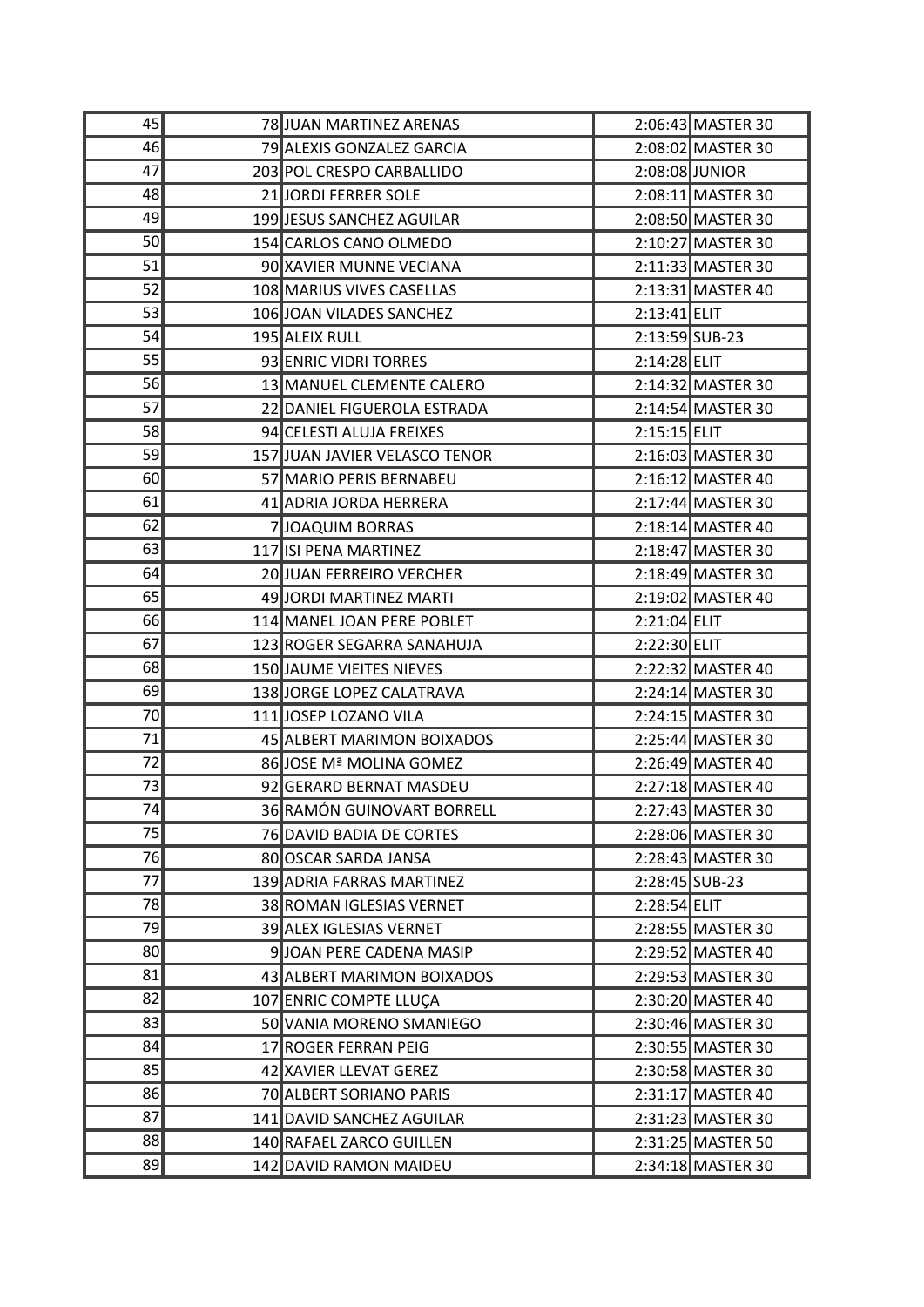| 90  | 63 FRANCESC PUJAL MUNTE           | 2:35:19 ELIT   |                   |
|-----|-----------------------------------|----------------|-------------------|
| 91  | 148 JORDI CORTES MESTRES          |                | 2:36:34 MASTER 40 |
| 92  | 32 FELIPE GONZALEZ GOMEZ          |                | 2:38:05 MASTER 30 |
| 93  | 53 DIEGO OCAMPO                   |                | 2:39:29 MASTER 30 |
| 94  | 69 OSCAR SANCHO QUEIPO            | 2:40:33 ELIT   |                   |
| 95  | 137 MARTIN MARTINEZ OLIVAN        |                | 2:42:38 MASTER 50 |
| 86  | 136JJAUME PINYOL MASIP            |                | 2:42:49 MASTER 50 |
| 97  | 27 MARIA GAZULLA GARCERAS         | 2:43:03 ELIT   |                   |
| 98  | 47 JAVIER MARTINEZ ARJONA         | 2:43:04 ELIT   |                   |
| 99  | 202JJOAN PEREZ CRESPO SORIA       |                | 2:43:10 MASTER 40 |
| 100 | 54 JESUS OTERO MORTE              |                | 2:43:28 MASTER 30 |
| 101 | 77 DAVID GARRIGA FALCO            |                | 2:43:31 MASTER 30 |
| 102 | 197 ARTUR SERRA                   |                | 2:43:31 MASTER 40 |
| 103 | 40 ENRIC INSA SECALL              |                | 2:45:45 MASTER 40 |
| 104 | 25JJOSEP GARCIA SANCHEZ           |                | 2:45:46 MASTER 40 |
| 105 | 56JOSEP PARREU SABATE             |                | 2:45:47 MASTER 50 |
| 106 | 1 DIEGO ALFARO CARRERAS           |                | 2:46:48 MASTER 40 |
| 107 | 124 GUILLEM ROIGE TARRES          | 2:46:49 JUNIOR |                   |
| 108 | 198 JOAN MARC SALOMON RULL        |                | 2:47:13 MASTER 40 |
| 109 | 31 MIGUEL GOMEZ PIMPOLLO          |                | 2:47:14 MASTER 40 |
| 110 | 35JJOSEP Mª GUINOVART             |                | 2:47:16 MASTER 30 |
| 111 | 11 MARC CAPARROS BONET            | 2:47:17 ELIT   |                   |
| 112 | 58 ESTEVE PLA LLAVERIA            |                | 2:47:18 MASTER 30 |
| 113 | 98 OSCAR MARTINEZ CASTRO          | 2:47:41 ELIT   |                   |
| 114 | 196 MARCELI ALBERICH              |                | 2:47:43 MASTER 40 |
| 115 | 15 TOMAS DE LA CRUZ VAZQUEZ       |                | 2:48:28 MASTER 30 |
| 116 | 75JJOSE DIEGO RAMOS FERNANDEZ     |                | 2:49:18 MASTER 30 |
| 117 | 143 XAVIER ARCE MARTINEZ          | 2:49:36 JUNIOR |                   |
| 118 | 33 TAMAR GONZALEZ PUCHE           | 2:49:52 ELIT   |                   |
| 119 | 4JAUME BENAVENT RUIZ              |                | 2:52:36 MASTER 30 |
| 120 | 46 JORDI MARTIN PARRA             | 2:52:37 ELIT   |                   |
| 121 | 19JORDI FERRE PALLAS              |                | 2:55:03 MASTER 30 |
| 122 | 99JJOSE ANTON IBAÑEZ PARRA        |                | 2:55:18 MASTER 30 |
| 123 | 152 EDUARD BORRAS FINESTRES       |                | 2:57:35 MASTER 30 |
| 124 | 153 JUAN PEDRO DOMINGO MONSERRATE |                | 2:57:35 MASTER 40 |
| 125 | 51 MARC MUÑOZ MARTI               | 2:58:57 ELIT   |                   |
| 126 | 64 DAVID ROMERO PEREZ             |                | 3:01:30 MASTER 30 |
| 127 | 23 ANTONIO FLORENCIO DIAZ         | 3:01:31 ELIT   |                   |
| 128 | 37 XAVIER HERMOSO FARRAS          | 3:02:45 ELIT   |                   |
| 129 | 100 ALBERT AGUSTENCH SALVADOR     |                | 3:03:42 MASTER 30 |
| 130 | 155 JORDI TRIGUEROS PAVON         | 3:04:01 ELIT   |                   |
| 131 | 156 ANTONIO PORTERO LLEVAT        |                | 3:12:44 MASTER 30 |
| 132 | 74 DAVID SIROLLA SOLE             | 3:12:56 ELIT   |                   |
| 133 | <b>3JORDI BELTRAN BALANYA</b>     | 3:13:09 ELIT   |                   |
| 134 | 96JOSEP MANEL RAMIREZ VIVES       | 3:18:37 ELIT   |                   |